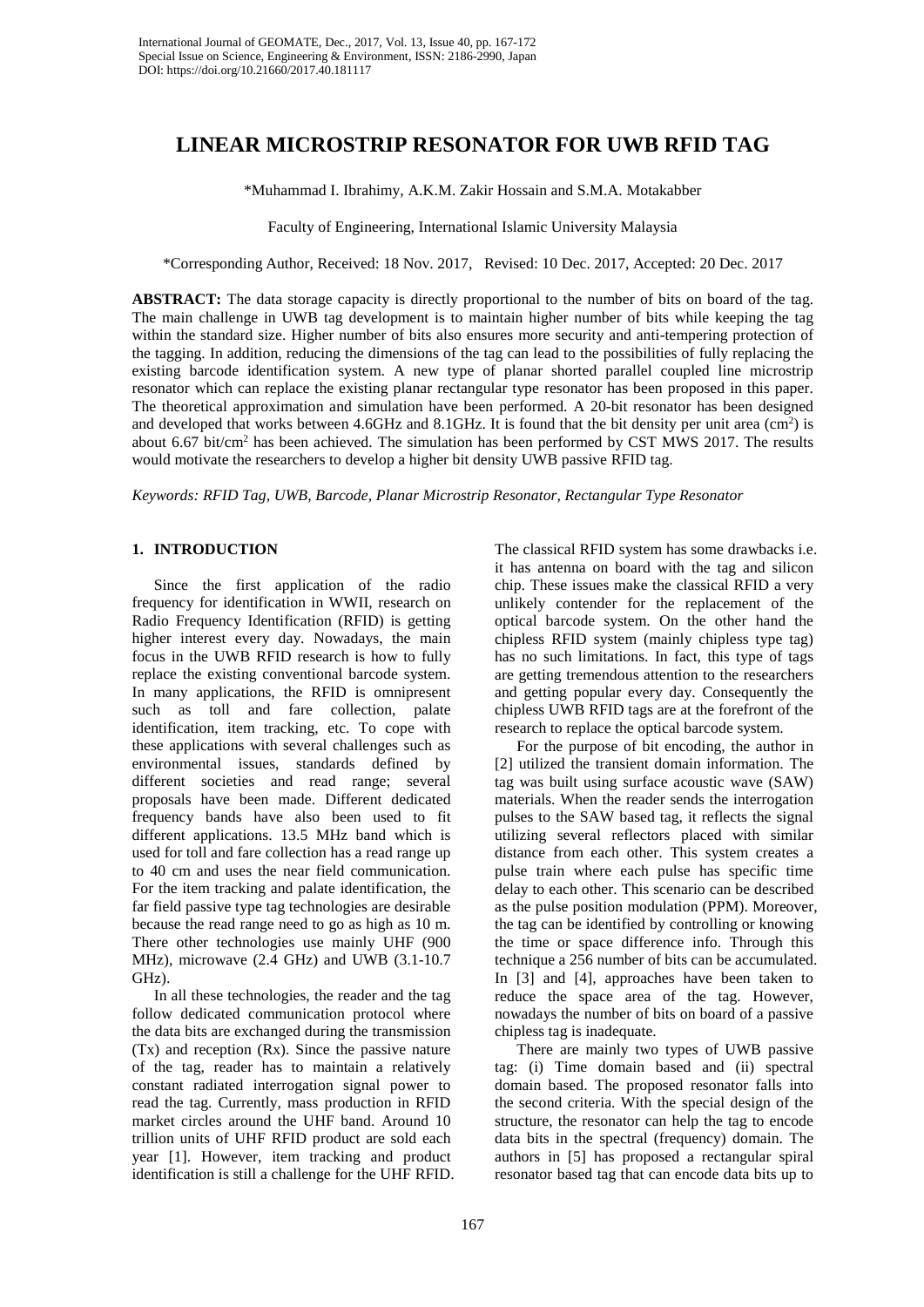35 bits. So far, this design can be considered as one of largest bits density for the UWB chipless RFID system. Another good point about this type of tag is, it can be encoded for both magnitude and phase response in the spectrum. However, the numbers of bits are totally depending on the size and number of resonator on board of the tag. So, to employ 35 bit, the tag dimension becomes large  $(7 \text{ cm} \times 15 \text{ cm})$  and this type of tag also performs bad in the presence of metallic object in the vicinity.

In [6], the authors have utilized the techniques to produce different phase profile to encode bits. Here the author has used an antenna that is broadband in nature. The antenna acts as a reflector and connected to a load that is complex in nature. When this setup produces different phase profile, each can be considered as a bit to be identified. Authors in [7] have used the same technique with several antennas. Each antenna is attached with stabs that can be adjusted is length. The adjustability produces different phase profile and different profiles can be encoded as different bits. However, at the present time, coding capacity is not significant (few bits). Also in several literatures [8]-[14], different shapes of resonators have been proposed that can be used in UWB passive tag.

Nevertheless, it is still a big challenge to integrate a big number of data/bits on a passive tag of the size of a debit/credit bank ATM card  $(5.5 \text{ cm} \times 8.5 \text{ cm})$ . In this research, a proposal has been made to alter the structure of the existing spiral resonator used in the UWB passive resonators type tag (Fig.1). This is a planar shorted parallel line type resonator. By developing this resonator, an approach has been made to increase the bit capacity of the UWB passive tag and decrease the area/bit on the tag. At first the resonator has been designed and verified. After this, the designed resonator is used to develop a passive UWB tag.

# **2. RESONATOR STRUCTURE CIRCUIT MODELING**

Fig.1 shows the top, left and right side views of the proposed resonator. There are two parallel planar microstrip lines having same width (W) and different lengths  $L_1 \& L_2 (L_1 > L_2)$  shorted by another line of width, Ws. There is a slot gap (g) in between the lines.

In microwave theories, the significance of the microstrip transmission line is well established. In passive RFID system, tag is mainly based on the transmission line theory [15], [16].





(d) Significance of 'd' and 'g'

Fig.1 Different view of the resonator geometry



Fig.2 Equivalent circuit model of the resonator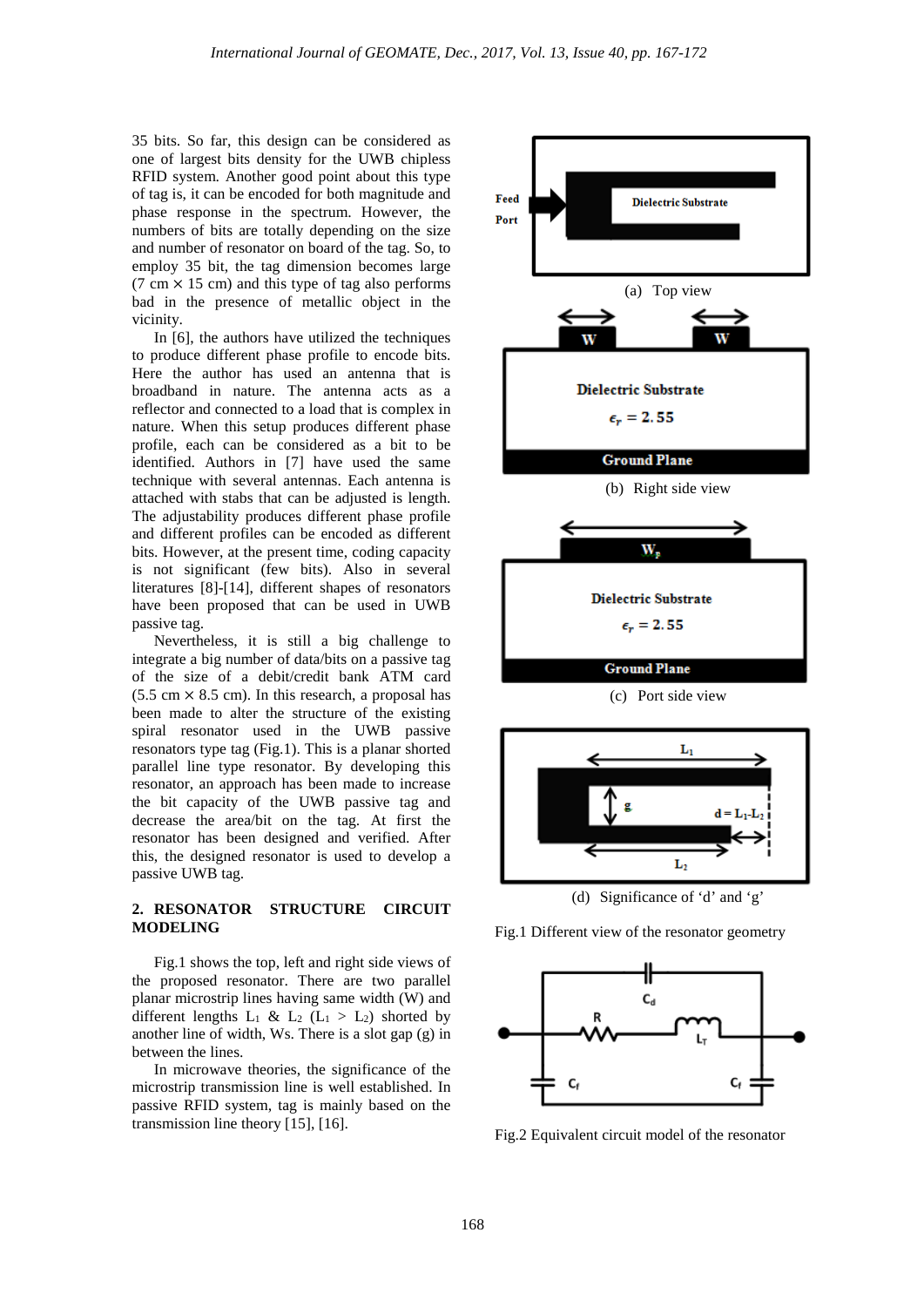As it can be seen in Fig.2, the equivalent circuit of the resonator corresponds to the LC equivalent circuit model of a bandstop filter, the resonance frequency can be estimated as in Eq. (1) [17]. The circuit parameters of  $C_d$  = distributed capacitance,  $R$  = resistance of loop,  $L$  = distributed inductance, and  $C_f$  = fringing capacitance. The mutual inductance of each loop is neglected here.

$$
\omega_0 = \sqrt{\frac{1}{L_T C_T}}
$$
\n(1)

Where,  $C_T$  is the total addition of the fringing and distributed capacitance.  $L_T$  is the summation of the mutual and distributed inductance.



(c) Phase response

Fig.3 Resonator geometry and its S-parameter

The obtained simulation results by using CST MWS 2017 software are summarized in Fig.3. The substrate material is Taconic TLX-8 which has relative permittivity  $(\varepsilon_r)$  of 2.55, loss tangent (δ) of 0.0019, copper thickness (t) of  $35 \mu m$  and the substrate thickness (h) is 0.5 mm.

Fig.3 (a) shows the resonator geometry in CST MWS. It can be seen from Fig.3 (b) and (c) that the magnitude and phase of the  $S_{11}$  parameter have same resonance frequency at 5.74 GHz. Fig.4 (a) gives the surface current at the resonance frequency of 3378 A/m whereas it can be seen from the Fig.4 (b) that the simulated surface current at non-resonant frequency of 5 GHz is as low as 349.5 A/m which is 10 times lesser than that at the resonant frequency of 5.74GHz.



(a) At resonant frequency



(b) At non resonant frequency

Fig.4 Surface current of the resonator

## **3. MULTI-BIT RESONATOR AND TAG CONSTRUCTION**

The above approaches are to justify that the proposed structure gives resonances for a single bit. A multi-bit resonator has been designed with the above theories and approximations. Fig.5 shows the multi-bit structure with a possible 4 bit resonance and gives the  $S<sub>11</sub>$  responses on the approach.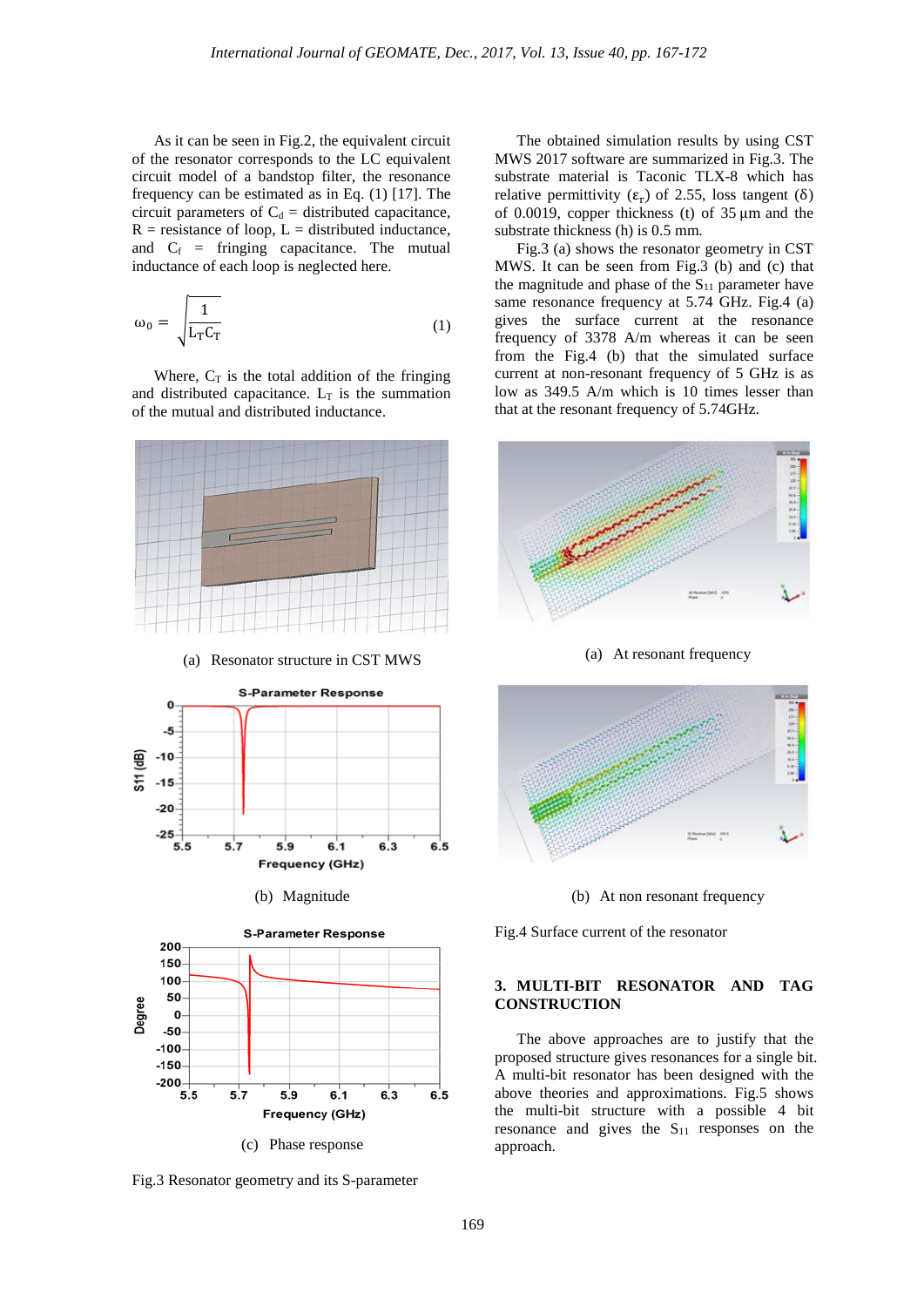

(a) Multi-bit Structure



(b)  $S_{11}$  Magnitude

Fig.5 Multi-bit resonator structure and its response

## **3.1 Multi-Bit Design**

For one single bit, two shorted parallel lines are necessary. Addition of one more parallel line will give two bit resonance and so on. Fig.5 (a) shows a structure which has five different length parallel lines with four different resonators. Simulated  $S_{11}$ response can be found out in Fig.5 (b). There are four distinct dips (or changes for phase) in the spectral domain. This indicates that that there is a presence of four resonators in the proposed structure.

## **3.2 Tag Construction**

Fig.6 (a) represents the structure consists of one resonator shorted with the transmission line (TL) of 2.26 mm width. From Fig.6 (b) and (c), it can also be concluded that if proposed resonator is shorted with the transmission line in this manner it can give dip(s) in the magnitude and phase in the spectrum. Of course, it can also be seen from the Fig.6 (b) and (c) that there is a shift in the resonant frequency of the structure. It is already seen in Fig.3 (a) that the resonance frequency is 5.74 GHz. The same dimension of the structure in Fig.3 is used to connect with the TL. The resonance frequency has been shifted to 6.6 GHz. Since one TL is connected with the resonator structure, it changes the values of the distributed capacitor and inductor of the structure and shifts the frequency from 5.74 GHz to 6.6 GHz. With the help of the responses from Fig.5, more resonators are connected with the TL. These results justify that this shape of structure can be used as a resonator. This shape has been added to the transmission line as shown in Fig.7. Fig.7 (a) comprises a 20-bit resonator with TL. Simulation of s-parameters has been presented in Fig.7 (b) that includes the  $S_{21}$ response for 20 distinct dips in the spectrum.



(c) Phase response

Fig.6 Single bit resonator

Fig.7 (a) discloses the dimension of proposed resonator that has an area of  $17.35$ mm  $\times$  17.35mm. Both side of the TL has 10 different resonators that resonate in different frequencies. The highest length of the top side on the 20-bit resonator is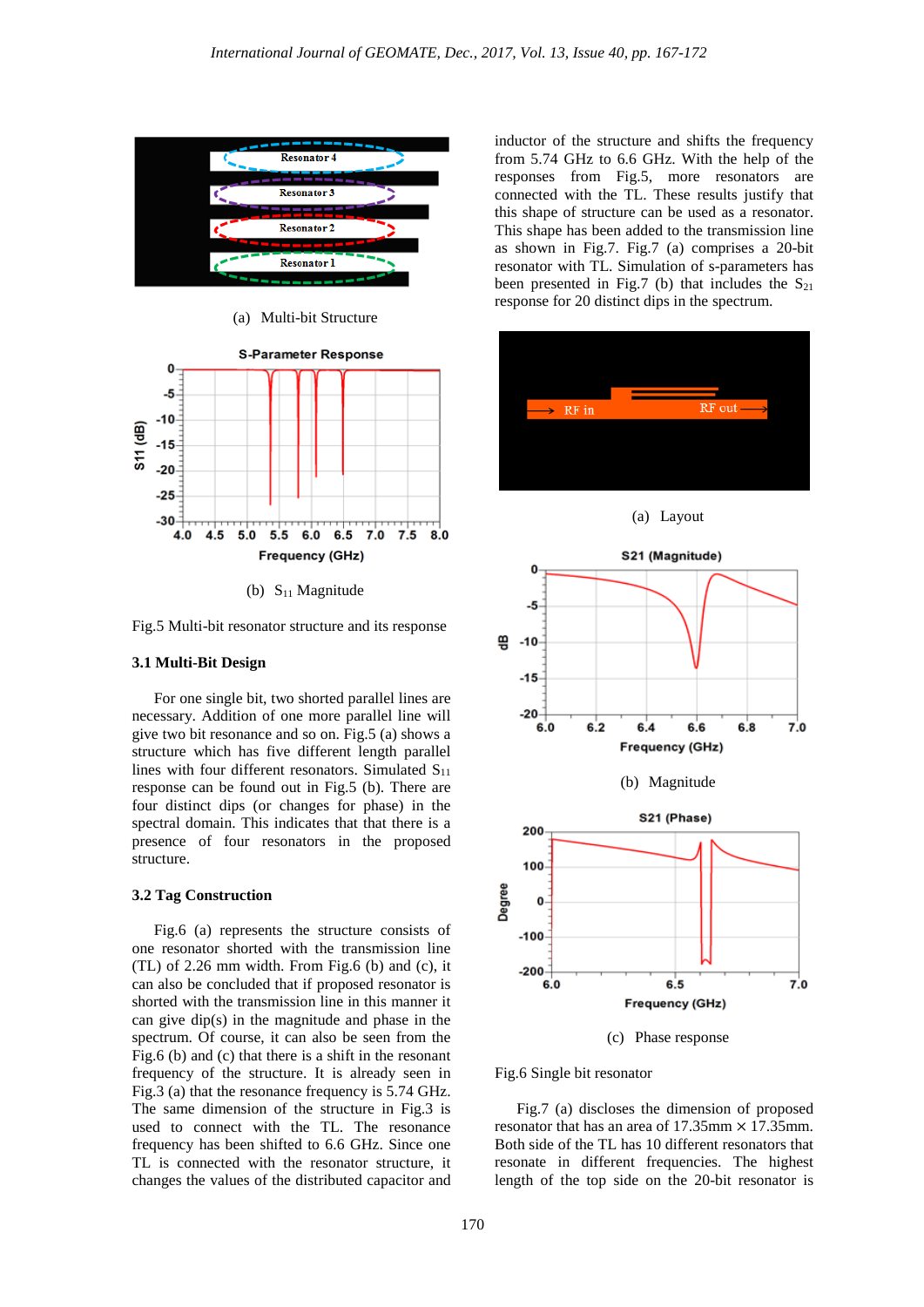10.5 mm in length. The adjacent parallel line has 10.1 mm length ( $d = 0.4$  mm). The last parallel line (11th) has the length of 6.5 mm. Similarly, in the bottom side of the TL, the highest length of the parallel line is 10.7 mm and the lowest one is 6.7 mm. This gives an area of 301 mm2 for 20 bit on board. In term of the area/bit, it is 15.05 mm<sup>2</sup>/bit. In other words, it can be also written that the bit density is  $6.67$  bits/cm<sup>2</sup>.



(b)  $S_{21}$  responses

Fig.7 Structure of 20-bit resonator and its response

Table 1 shows a comparison with the other exiting work. From the table, it can be concluded that the number of bit can be increased with the proposed resonator for the UWB tag. The occupied area/bit is the figure of merit here for the bench mark. Comparison with other recent relevant works reveals that with the help of the proposed resonator, area/bit can be reduced and it will allow to include more bits on board.

#### **4. CONCLUSION**

The presented 20-bit planar linear coupled line microstrip resonator for UWB RFID tag is well validated and justified through design and simulation. The designed resonator has been realized on the Taconic TLX-8 RF substrate which has an area of 301 mm2 for 20 bits. The proposed design is capable of reducing one third area of the

substrate instead of the conventional structure. The bit density of the resonator area is  $6.67$  bits/cm<sup>2</sup>. Consequently, these findings will help the researchers to design a comparatively smaller size UWB tag.

|  |  | Table 1 Comparison with existing works |  |
|--|--|----------------------------------------|--|
|--|--|----------------------------------------|--|

| Literature                            | mm <sup>2</sup> /hit | hits |
|---------------------------------------|----------------------|------|
| Preradovic, et al., [6]               | 137                  | 35   |
| Vena et al., $[11]$                   | 26.67                | 22.9 |
| Blischak & Manteghi, [10]             | 63                   | 12   |
| Kalansuriya, et al., [9]              | 164                  | 4    |
| Reza Rezajesarlak &<br>Manteghi, [13] | 24                   | 24   |
| Proposed Design (20-bit)              | 15.05                | 20   |

#### **5. ACKNOWLEDGEMENTS**

This research has been supported by the Malaysian Ministry of Science and Technology under the eScienceFund (SF14-010-0060) and the Research Management Centre, IIUM under the project of [RIGS17-006-0581.](https://rmsv2.iium.edu.my/researcher/research/RIGS17-006-0581/budget)

## **6. REFERENCES**

- [1] McFarlane D., and Yossi S., The Impact of Automatic Identification on Supply Chain Operations. International Journal of Logistics Management, Vol. 14, No. 1, 2003, pp. 1-17.
- [2] Schmidt F., and Scholl G., Wireless SAW Identification and Sensor Systems. Intl. Journal of High Speed Electronics and Systems, Vol. 10, No. 4, 2000, pp. 1143-1191.
- [3] Zheng L.R., Meigen S., Xingzhong D., and Hannu T., Embedded Smart Systems for Intelligent Paper and Packaging, in Proceedings of 55th IEEE Conference on Electronic Components and Technology, 2005, pp. 1776-1782.
- [4] Schüßler M., Damm C., and Jakoby R.., Periodically LC Loaded Lines for RFID Backscatter Applications, in Proceedings of 1st Intl. Congress on Advanced Electromagnetic Materials in Microwaves and Optics, 2007, pp. 103-106.
- [5] Preradovic S., Balbin I., Karmakar N.C., and Swiegers G.F., Multiresonator-Based Chipless RFID System for Low-Cost Item Tracking. IEEE Transactions on Microwave Theory and Techniques, 2009, Vol. 57, No. 5, pp. 1411- 1419.